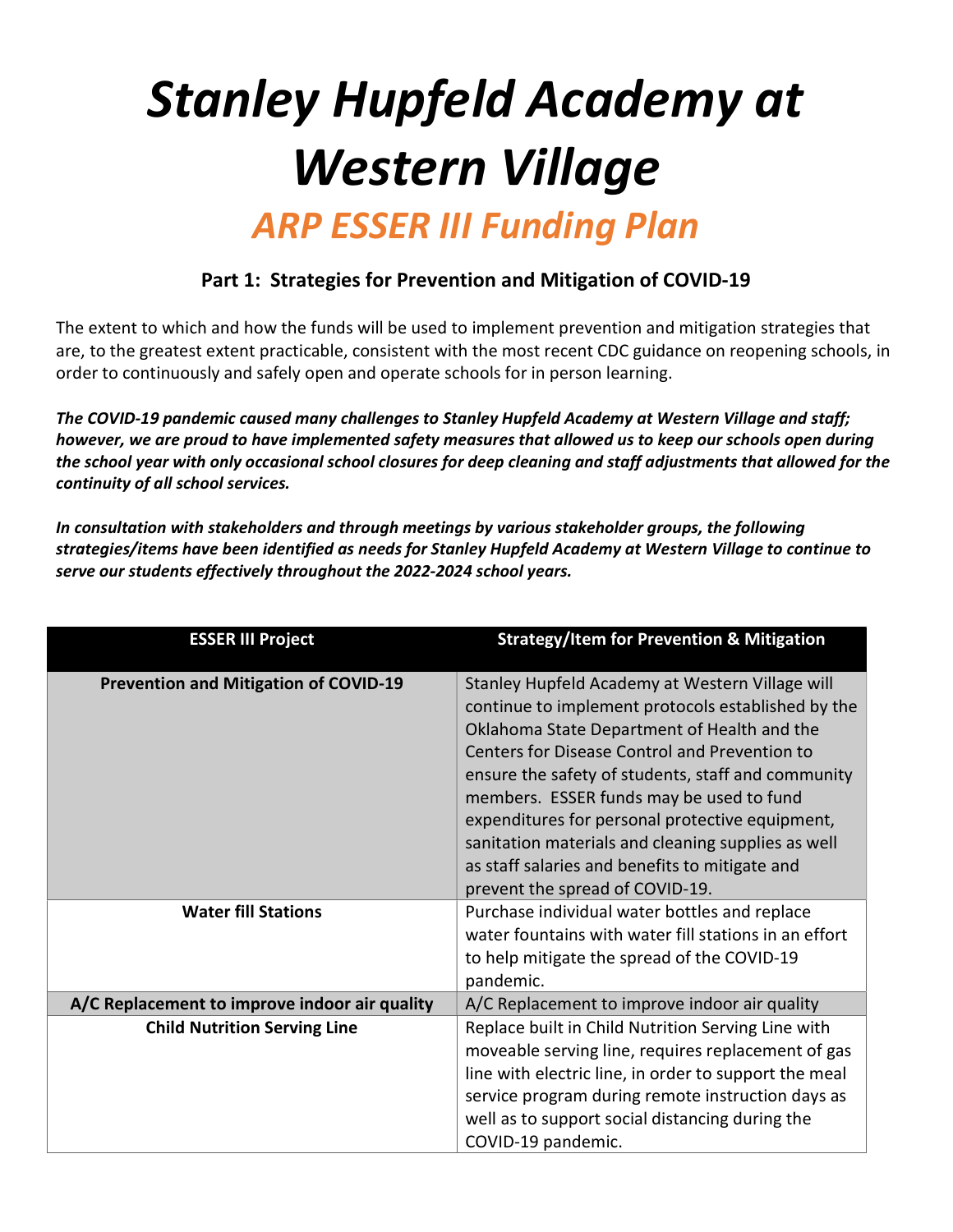### Part 2: Strategies for Addressing Learning Loss

How the LEA will use the funds it reserves under section 2001€(1) of the ARP Act to address the academic impact of lost instructional time through the implementation of evidence-based interventions, such as summer learning or summer enrichment, extended day, comprehensive afterschool programs, or extended school year. At least 20% of the ARP ESSER III budget is required to be spent in this area.

| <b>ESSER III Project</b>                       | <b>Strategy for Addressing Learning Loss</b>          |
|------------------------------------------------|-------------------------------------------------------|
| Salaries and benefits to address Learning Loss | Stanley Hupfeld Academy will provide math and         |
|                                                | literacy intervention teachers to track student       |
|                                                | progress on benchmark assessments and individual      |
|                                                | literacy and math skills; Provide instructional coach |
|                                                | to assist teachers in developing plans for specific   |
|                                                | students who are at risk due to the COVID-19          |
|                                                | pandemic.                                             |
| <b>Extended Day Tutoring interventions</b>     | Stanley Hupfeld Academy will provide tutoring for     |
|                                                | interventions to address student learning loss.       |

- Required minimum of 20% of the ARP ESSER III Allocation to address the impact of lost instructional time
- Planned projects using ARP ESSER III funds to address lost instructional time due to COVID = 79% of the ARP ESSER III Allocation

## Part 3: Other ARP ESSER III Expenditures

How the LEA will spend its remaining ARP ESSER funds consistent with section 2001(e)(2) of the ARP Act.

| <b>Expenditure</b>                                     | <b>Allowable Use</b>                                 |
|--------------------------------------------------------|------------------------------------------------------|
| <b>Professional Development for Teachers and Staff</b> | Professional Development for staff in the Science of |
|                                                        | Reading and Sound Wall Strategies to help teachers   |
|                                                        | meet and surpass their goals for student             |
|                                                        | achievement.                                         |
| <b>Indirect Cost</b>                                   | Stanley Hupfeld Academy at Western Village will      |
|                                                        | spend the allowed indirect costs associated with the |
|                                                        | ARP ESSER III Funds which are necessary to do        |
|                                                        | provide continuity of services.                      |
| <b>Counseling Services</b>                             | Provide additional counseling materials and services |
|                                                        | to support students impacted by school closures and  |
|                                                        | the COVID-19 pandemic.                               |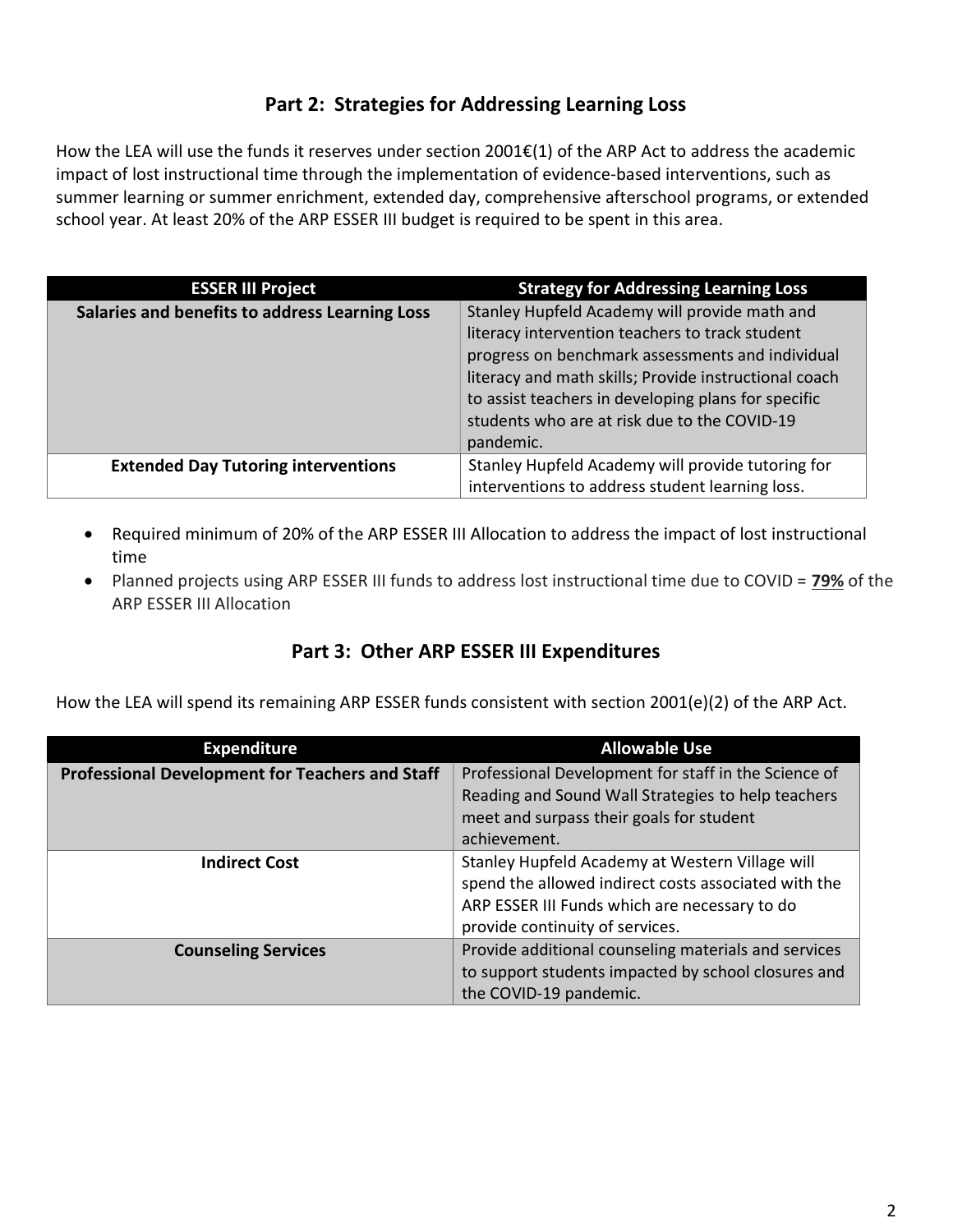### Part 4: Ensuring Most Vulnerable Populations Unique Needs Are Addressed

How the LEA will ensure that the interventions it implements, including but not limited to the interventions implemented under section 2001(e)(1) of the ARP Act to address the academic impact of lost instructional time, will respond to the academic, social, emotional, and mental health needs of all students, and particularly those students disproportionately impacted by the COVID-19 pandemic, including students from low-income families, students of color, English learners, children with disabilities, students experiencing homelessness, children in foster care, and migratory students.

Stanley Hupfeld Academy at Western Village serves approximately 330 students. It has a 96% attendance rate. Eleven percent of the student population is served in the Special Education program with 92% economically disadvantaged, and 17% of the population are English Language Learners. The student population is 10% White, 57% Black, 21% Hispanic, 1% Native American, 1% Asian, and 10% two or more races.

| Subgroup             | <b>Academic</b><br><b>Needs</b>                       | <b>Social</b><br><b>Needs</b>                     | <b>Emotional Needs</b>             | <b>Mental Health</b><br><b>Needs</b>          |
|----------------------|-------------------------------------------------------|---------------------------------------------------|------------------------------------|-----------------------------------------------|
| <b>Economically</b>  | Mentors are assigned to                               | All School Supplies                               | Individual and group               | Provide counseling                            |
| <b>Disadvantaged</b> | each student                                          | are supplied as                                   | counseling                         | and therapeutic                               |
| <b>Students</b>      |                                                       | needed.                                           |                                    | resources as needed                           |
|                      | Curriculum for virtual                                |                                                   | <b>Mentors</b>                     |                                               |
|                      | learning to be                                        | Access to full time                               |                                    | Classroom behavior                            |
|                      | purchased and                                         | School Counselor.                                 | <b>Nursing Staff</b>               | or academic plans to                          |
|                      | implemented                                           | Access to uniforms                                | available daily<br>through on-site | support mental<br>health                      |
|                      | Afterschool                                           | through the                                       | clinic.                            |                                               |
|                      | interventionist as                                    | Uniform Closet.                                   |                                    | Professional                                  |
|                      | needed based on                                       |                                                   | Weekly round-up                    | Development                                   |
|                      | learning gaps                                         | <b>Remote and Meal</b><br><b>Delivery Service</b> | with the Counselor                 | focused on Trauma<br><b>Informed Teaching</b> |
|                      | Reading Specialist for                                | during virtual                                    | Instructional                      | and Strategies.                               |
|                      | special population that                               | learning                                          | Coaching to assist                 |                                               |
|                      | will need additional                                  |                                                   | individual teachers                | Mental health                                 |
|                      | support                                               | Access to all                                     |                                    | resources with local                          |
|                      |                                                       | enrichment and                                    |                                    | community agencies                            |
|                      | <b>Translation Services</b><br>provided as necessary. | special classes.                                  |                                    |                                               |
|                      |                                                       | <b>Full time</b>                                  |                                    |                                               |
|                      |                                                       | community nursing                                 |                                    |                                               |
|                      |                                                       | office and free clinic                            |                                    |                                               |
|                      |                                                       | on school site.                                   |                                    |                                               |
|                      |                                                       | <b>Food Pantry</b>                                |                                    |                                               |
|                      |                                                       | Backpacks for                                     |                                    |                                               |
|                      |                                                       | Weekend<br>Distribution.                          |                                    |                                               |
|                      |                                                       |                                                   |                                    |                                               |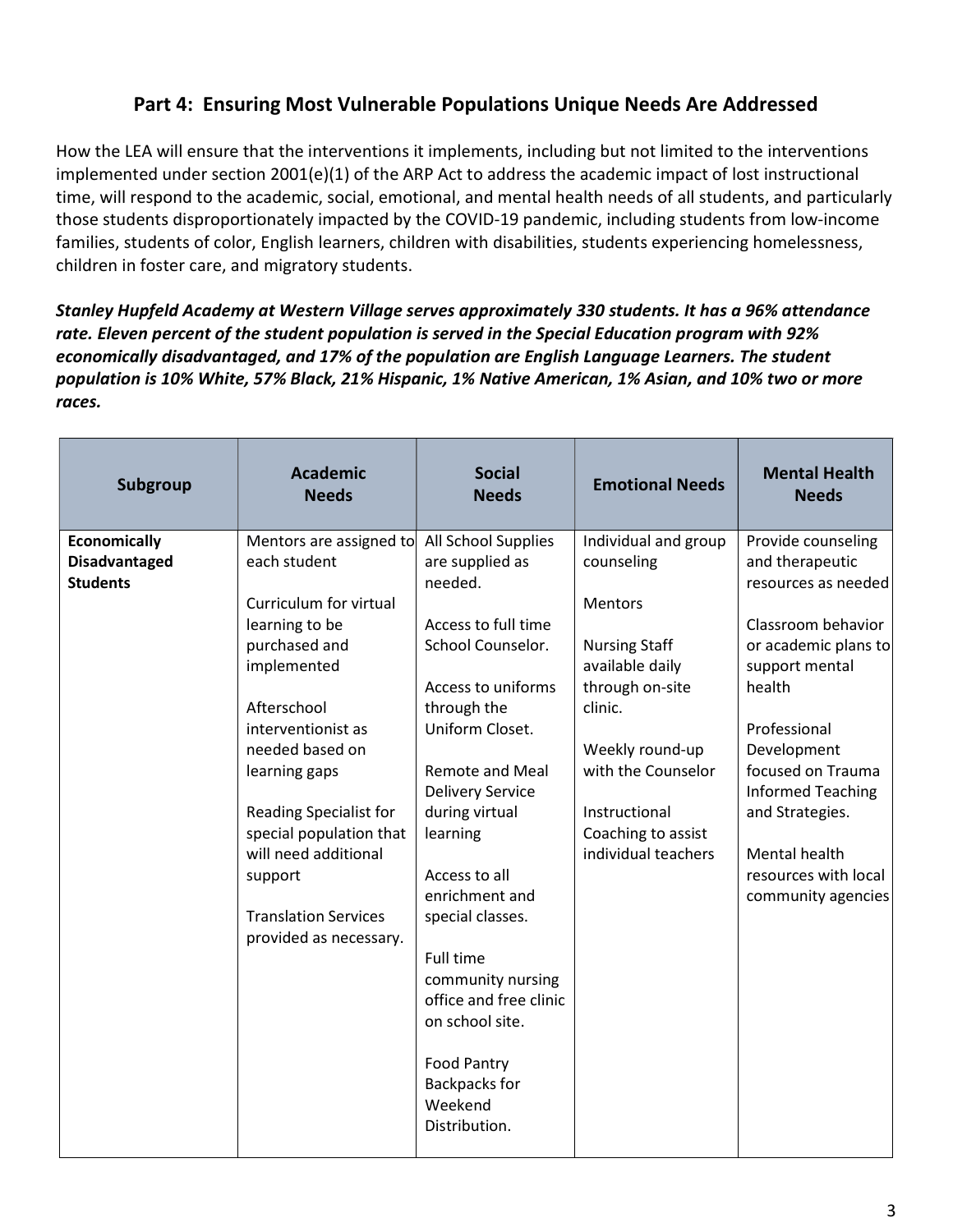| <b>Students of Color</b> | Curriculum for virtual          | Access to all           | <b>Mentors</b>                 | Partnership with      |
|--------------------------|---------------------------------|-------------------------|--------------------------------|-----------------------|
|                          | learning to be                  | enrichment and          |                                | outside counseling    |
|                          | purchased and                   | special classes.        | Weekly round-up                | and therapy           |
|                          | implemented                     |                         | with the Counselor             | resources as needed   |
|                          |                                 | <b>Remote and Meal</b>  |                                |                       |
|                          | Interventionist as              | <b>Delivery Service</b> | Professional                   | Classroom behavior    |
|                          | needed based on                 | during virtual          | Development for                | or academic plans to  |
|                          | learning gaps                   |                         | staff                          | support mental        |
|                          |                                 | learning                |                                | health                |
|                          | Learning Specialist for         |                         |                                |                       |
|                          | special population that         |                         |                                |                       |
|                          | will need additional            |                         |                                |                       |
|                          | support                         |                         |                                |                       |
| <b>EL Learners</b>       | Curriculum for virtual          | School Supplies as      | Mentors                        | School counseling     |
|                          | learning to be                  | needed                  |                                | and therapy           |
|                          | purchased and                   |                         | Weekly round-up with           | resources as needed   |
|                          | implemented                     | Access to all           | the Counselor                  |                       |
|                          |                                 | enrichment and          |                                | Classroom behavior    |
|                          | Interventionist as              | special classes.        | Response to                    | or academic plans to  |
|                          | needed based on                 |                         | Intervention, resources        | support mental        |
|                          | learning gaps                   |                         | and continued                  | health                |
|                          |                                 |                         | professional                   |                       |
|                          | Learning Specialist for         |                         | development                    |                       |
|                          | special population that         |                         |                                |                       |
|                          | will need additional            |                         |                                |                       |
|                          | support                         |                         |                                |                       |
| <b>Disabled Students</b> | Curriculum for virtual          | <b>Remote and Meal</b>  | Response to                    | Counseling and        |
|                          | learning to be                  | <b>Delivery Service</b> | Intervention                   | therapeutic resources |
|                          | purchased and                   | during virtual          |                                | as needed             |
|                          | implemented                     | learning                | Weekly round-up with           |                       |
|                          |                                 |                         | the Counselor                  | Classroom behavior    |
|                          | Interventionist as              | Access to all           |                                | or academic plans to  |
|                          | needed based on                 | enrichment and          | Response to                    | support mental        |
|                          | learning gaps                   | special classes.        | Intervention, resources health |                       |
|                          |                                 |                         | and continued<br>professional  |                       |
|                          | Learning Specialist for         | Social-emotional        | development                    |                       |
|                          | special population that         | curriculum              |                                |                       |
|                          | will need additional            |                         |                                |                       |
|                          | support                         |                         |                                |                       |
| <b>Homeless Students</b> | Curriculum for virtual          | Transportation          | <b>Mentors</b>                 | Partnership with      |
|                          | learning to be                  | assistance as           |                                | outside counseling    |
|                          |                                 |                         |                                |                       |
|                          | purchased and                   | needed.                 | Weekly round-up with           | and therapy           |
|                          | implemented                     |                         | the Counselor                  | resources as needed   |
|                          |                                 | Access to all           |                                |                       |
|                          | Interventionist as              | enrichment and          | Response to                    | Classroom behavior    |
|                          | needed based on                 | special classes.        | Intervention, resources        | or academic plans to  |
|                          | learning gaps                   |                         | and continued                  | support mental        |
|                          |                                 | Homeless Liaisin        | professional                   | health                |
|                          | Learning Specialist for         |                         | development                    |                       |
|                          | special population that         |                         |                                |                       |
|                          | will need additional<br>support |                         |                                |                       |